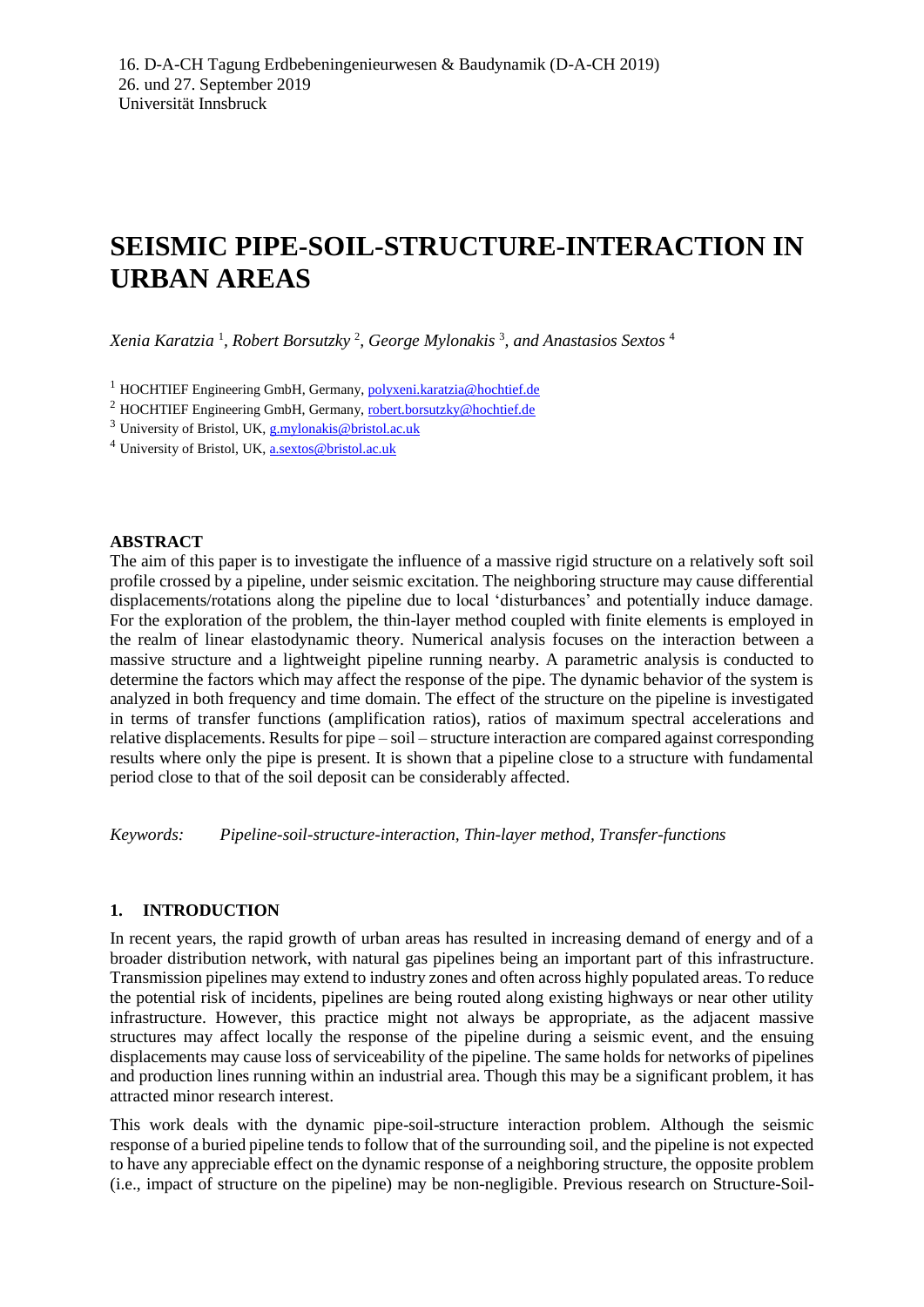Structure-Interaction (SSSI) problem and the absence of any provisions/recommendations in design codes as to a "safe distance" between pipelines and adjacent structures have provided the motivation for the present study.

# **2. PROBLEM DEFINITION**

# **2.1. Problem Description**

The problem under consideration is depicted in Figure 1. The dynamic interaction between a massive rigid structure and a soft, lightweight buried pipeline is numerically explored by means of the elastodynamic method. To this end, it is assumed no change in the static stress field close to the pipeline, due to excavation for constructing the foundation of the adjacent structure. For instance, bored pile walls installed around the foundation produce less disruption to the adjacent soil due to absence of vibration. Thus, the excavation has low impact on the stress field of the neighboring buried pipeline. This practice is commonly used for the foundation of structures on soft soil, especially when the structures are close to other structures. The simulation aspects of the problem and the assumptions in the analysis are described in the ensuing. Note that, apart from the dynamic interaction between pipe and nearby structure, which is examined herein, there might also be some influence to the seismic response of the pipe because of the differential stress field between the soil region with an overlying structure and that in free-field conditions for the case of strong excitations and potentially inelastic soil response.



**Figure 1:** Problem description.

# **2.2. Dimensional Analysis**

Due to the large number of parameters involved, dimensional analysis of the problem under consideration is deemed necessary to obtain a set of governing parameters. The problem involves eleven major dimensional independent parameters  $(M = 11)$ : diameter, *d*, length, *L*, and embedment depth, *h*, of pipeline, distance between structure and pipeline, *s*, embedment depth of structure, *y*, geometry of foundation of structure, *b* and *c*, fundamental natural period of the soil deposit, *T1*, fundamental natural period of structure, *Tstr*, excitation period, *T*, and predominant period of the transient excitation motion, *Tc*. Parameters such as the stiffness of soil and depth to bedrock are not explored, since interaction effects are significant in case of soft soils, and in this study a very soft soil profile has been selected.

In light of the two fundamental dimensions associated with the variables at hand (length [*L*] and time [*T*];  $N = 2$ ), application of Buckingham's theorem [1] yields nine dimensionless ratios (M – N = 9) controlling the solution of the problem. These dimensionless groups were selected to be *L/d*, *s/d*, *h/d*, *y/d, b/d, b/c,*  $T_1/T_{str}$ *,*  $T_2/T_{str}$ *,*  $T_1/T_1$ *. A parametric study is performed to identify the influence of the* aforementioned parameters on the interaction effects between the two structures. Note that from the above ratios, *L/d* was fixed at 30 and remains constant in the analyses. Table 1 summarizes the cases studied.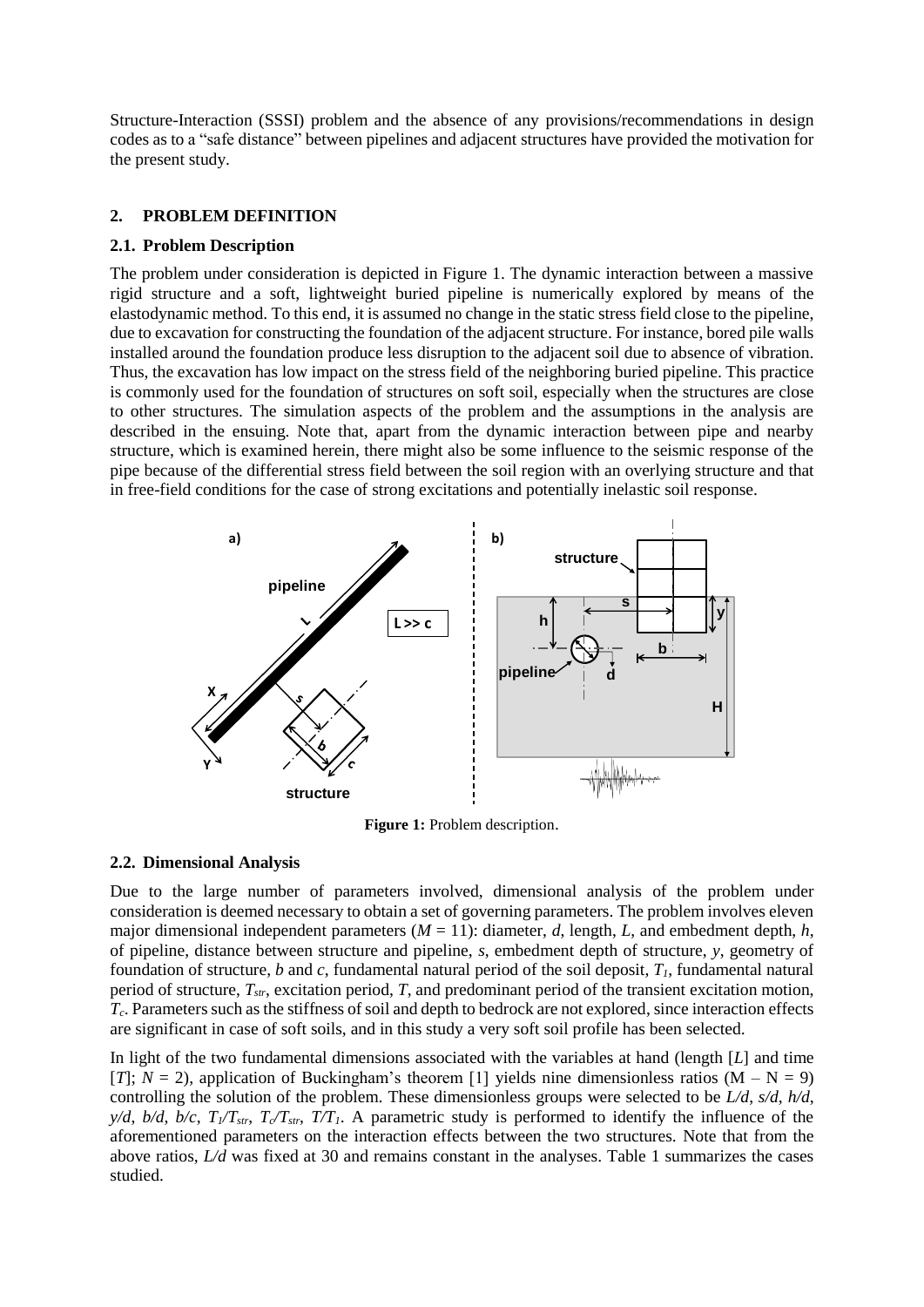| Case | Dimensionless parameters |     |     |     |     |               |      | Dimensionless parameters |     |     |     |     |                 |
|------|--------------------------|-----|-----|-----|-----|---------------|------|--------------------------|-----|-----|-----|-----|-----------------|
|      | b/d                      | C/D | s/d | h/d | v/d | $T_l/T_{str}$ | Case | b/d                      | C/D | s/d | n/d | v/a | $T_{l}/T_{str}$ |
|      |                          |     |     |     |     |               |      |                          |     |     |     |     | V.O             |
|      | 13                       |     |     |     |     |               |      |                          |     |     |     |     | J.O             |
|      |                          |     |     |     |     |               |      |                          |     |     |     |     | ر               |
|      |                          |     |     |     |     |               |      |                          |     |     |     |     |                 |
|      |                          |     |     |     |     |               |      |                          | 0.4 | 22  |     |     |                 |
|      |                          |     |     |     |     |               |      |                          | 0.4 |     |     |     |                 |

**Table 1.** Cases studied for the interaction between structure and pipeline.

# **3. NUMERICAL INVESTIGATION**

#### **3.1. Method of Analysis**

## *3.1.1. Thin-Layer Method*

For the investigation of the problem, the thin-layer method (implemented in the computer code BAUBOW [2]) coupled with finite elements (SAPC [3]) is employed in the realm of linear elastodynamic theory. The thin-layer method was developed by Waas in the early 1970's [4] and refers to displacement solutions in a viscoelastic isotropic or transversely isotropic medium triggered by static or dynamic ring loads acting in it. Discretizing the medium into a number of thin (real or fictitious) horizontal layers extending to infinity, solving the wave equations analytically with respect to the horizontal variables and applying the pertinent boundary conditions yields the stiffness matrix of the soil-foundation system in a semi-analytic finite-element sense. The top surface of medium is free of stresses while the bottom is bonded to a rigid base. In the vertical direction, material properties may vary with depth. Using cylindrical coordinates, ring loads of the form  $p(\omega) = \tilde{p} \cos(n\theta) e^{i\omega t}$  or  $p(\omega) = \tilde{p}$  $sin(n\theta) e^{i\omega t}$ , with  $\omega$  being the cyclic excitation frequency,  $\theta$  the azimuth of the load vector and *n* an arbitrary value, may act in the radial, tangential or vertical direction (Figure 2a). The displacement solutions for ring loads of the above form are expressed in terms of solutions to an associated eigenvalue problem. For the formulation of the eigenvalue problem, the displacement field in the medium (as well as the load, stress and strain fields) are expanded in Fourier series in cylindrical coordinates, with the radial, tangential and vertical displacements being functions of *r* and *z*. Therefore, all relevant equations become uncoupled.

The homogeneous boundary value problem for motion in the medium, considering no stresses at the surface and zero displacement at the bottom, can be written in terms of displacements. The solution to the problem incorporates Hankel functions of the unknown wave number *k*. Due to the complexity of the analytical solution of the problem, the finite element method is used to obtain an approximate solution. The medium is discretized into a finite number of thin elements in the vertical direction and the problem reduces to a set of algebraic eigenvalue equations for generalized Rayleigh and Love waves, with the wave numbers  $k_R$  and  $k_L$  as the eigenvalues. Selecting the appropriate eigenvalues (or wave patterns, according to the direction of energy flow) and applying certain orthogonality relations, the matrices of Rayleigh and Love wave numbers are obtained. Then, the displacement solution is used for determining the displacements due to ring loads applied at the layer boundaries along the interface  $r =$ *r0*, as shown in Figure 2b. With the displacement solutions, a frequency-dependent flexibility matrix, which relates forces and displacements at a number of rings in soil, can be derived. The dynamic stiffness matrix,  $\mathbf{K}_m(\omega)$  (with *m* referring to the number of soil layers), is obtained by inversion.

# 3.1.2. *Computation of Transfer Functions (FEM)*

The response of the 3-dimensional superstructure (one or multiple) to harmonic motion is computed by means of SAPC [3], taking into account the flexibility matrix derived in the first step by applying the thin-layer method.  $\mathbf{K}_m(\omega)$  is added to the dynamic stiffness matrix of the structure at the corresponding foundation degrees of freedom to obtain the global stiffness matrix, which is used for dynamic analyses in the frequency domain. The harmonic motion may be defined at the base of the structure, or at any layer in the soil. The transfer functions of acceleration or displacement are computed for any node of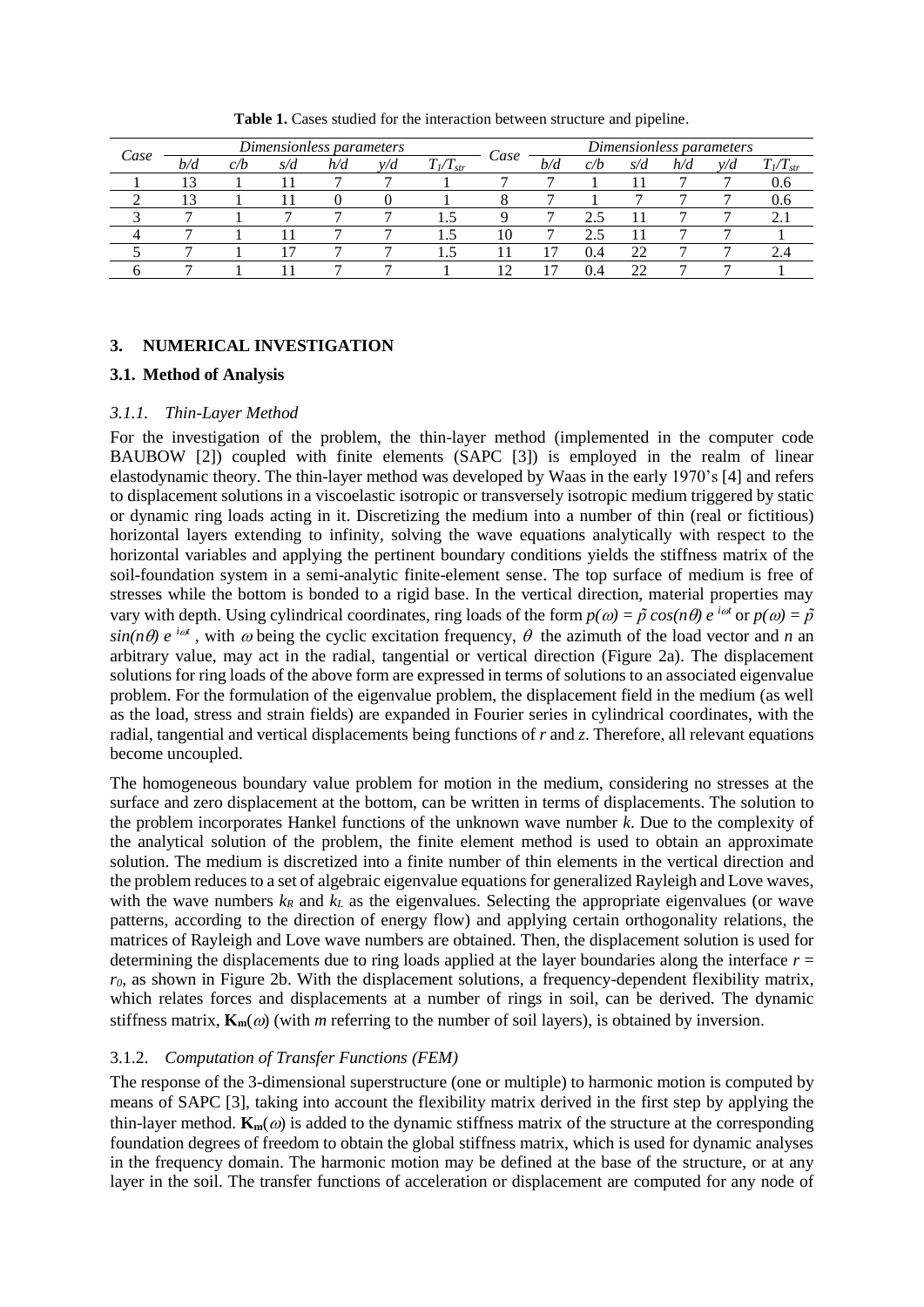the structure. Computed impedances or transfer functions implicitly contain the propagation of body and surface waves into the soil, without interference due to reflections on artificial model boundaries.

#### *3.1.3. Fourier Transform*

From the acceleration time-histories the Fourier spectra are obtained by means of Fast Fourier Transform (FFT). By multiplying transfer functions with Fourier spectra and then transforming back into the time domain, one obtains the time-histories of the individual nodes.



**Figure 2:** (a) A horizontally infinite medium with a ring load in cylindrical coordinate system, (b) Subdivision of medium into region I and II (after Waas et al [5]).

#### **3.2. Soil Profile**

For the exploration of the problem, a soft soil profile consisting of clay is considered. The variation of shear modulus with depth is illustrated in Figure 3a. The bedrock is located 27.5 m below the ground surface. The amplification ratio of soil profile based on BAUBOW analysis is depicted in Figure 3b. It is shown that the fundamental natural frequency of the soil deposit is about 3.3 Hz (or  $T<sub>I</sub> = 0.3$  s) and the second natural frequency is about 7 Hz. The computed fundamental natural frequency seems reasonable and it is verified by using simple hand calculations. The mean value of shear wave propagation velocity up to a depth of 27.5 m is *Vs, mean* = 323 m/s. Hence, the fundamental natural frequency is  $V_{s,mean}$  / (4*H*) = 323/(4×27.5) = 2.94 Hz, which is close to the computed value. Evidently, the second natural frequency of soil deposit seems to be the resonance of the very soft soil stratum up to about 6.5 m (with  $V_s$  < 100 m/s). Up to 6.5 m, the mean value of shear wave propagation velocity is about 192 m/s and the corresponding frequency is  $192/(4 \times 6.5) = 7.4$  Hz.



**Figure 3:** (a) Variation of soil shear modulus with depth. (b) Soil amplification ratio with reference to bedrock.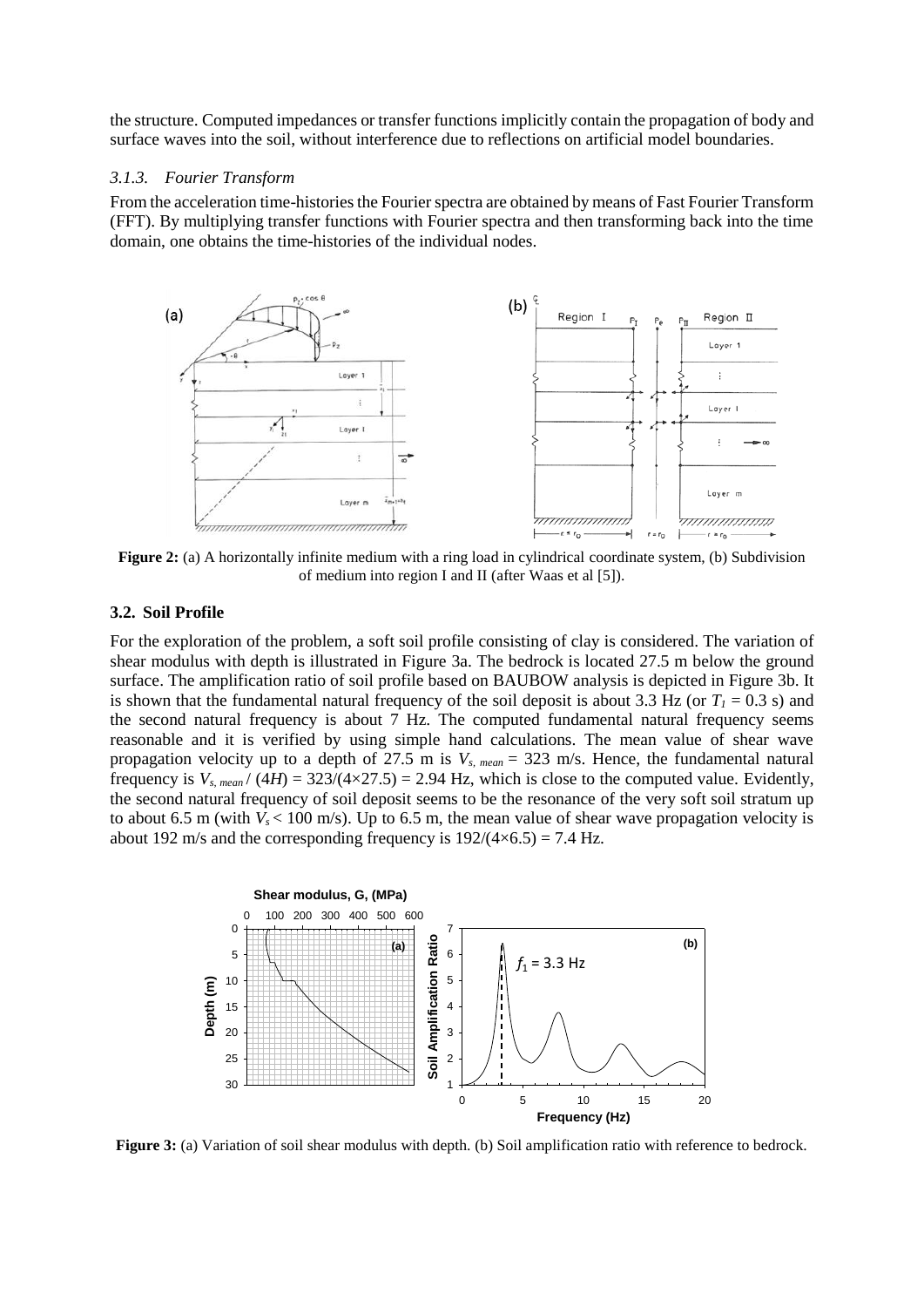#### **3.3. Foundation Model**

In this analysis, the pipeline is considered flexible  $(L/d = 30)$ . The pipeline is simulated as a strip flexible foundation with dimensions 9m x 0.3m (Figure 4). The length of square elements used in discretization of the pipeline is 0.15 m. The middle nodes represent the axis of pipeline. Displacements at the center of each approximate ring element are computed and the flexibility matrix of the pipeline is obtained. For this first step of analysis (computing the flexibility matrix), both pipeline and the foundation of the adjacent structure are considered flexible.



**Figure 4:** Simulation of pipeline as a strip flexible foundation.

# **3.4. FEM Model**

For the FEM modeling of the pipeline, flexible beam elements along its axis and rigid beam elements vertical to its axis are used. The pipeline is considered continuous with no constraints at the ends. However, for determining the stiffness of the flexible beam elements, it is assumed that the pipeline has simple restraints at both ends. With reference to the adjacent structure, rigid beams connect the nodes at the foundation in order to create a rigid slab. The superstructure is assumed rigid and is modeled as a stick model. The geometrical and vibrational characteristics of the structure vary according to the parametric investigation.

# **3.5. Seismic Input**

Three actual recorded seismic ground motions, Friuli 1976, Rinaldi 1994 and Takatori 1999, with different predominant mean periods  $(T_c)$  were employed, considering that they are applied at bedrock, which is located at  $-27.5$  m from ground surface. The vertical accelerograms have been scaled to peak vertical acceleration (PVA) =  $0.28g$  and the horizontal to peak horizontal acceleration (PHA) =  $0.36g$ . Figure 5 shows the 5%-damped response spectra of input motions.



**Figure 5:** 5%**-**damped response spectra of input motions.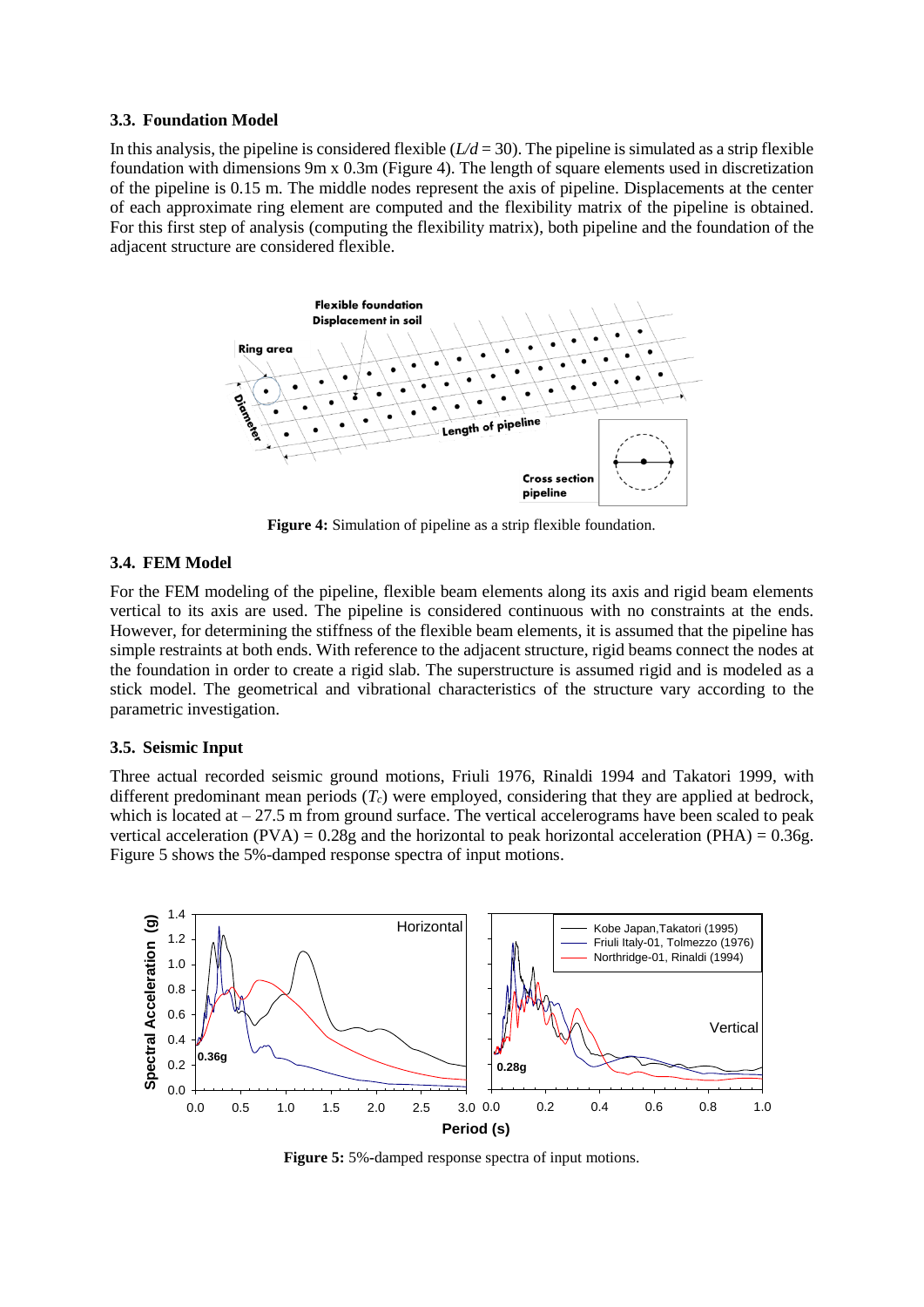## **4. RESULTS**

#### **4.1. Transfer Functions**

Figure 6 displays a typical variation of transfer functions along the pipeline with and without the presence of the adjacent structure under harmonic excitation. For a better interpretation of the results, transfer functions are depicted as a function of the dimensionless excitation period (*T/T1*). Evidently, the influence is local and the maximum effect is observed along the *Y* axis in the middle node. Figures 7 and 8 depict results only for the middle node of pipeline. The dimensionless distance, *s/d*, between pipeline and neighboring structure seems to play a significant role in the dynamic response of the pipeline. Evidently, as *s/d* increases the impact of the structure decreases, as shown in Figure 7. It has also been found that the maximum effect on the pipeline is observed when resonance occurs between structure and soil deposit, i.e.,  $T_{str} = T_I$  (Figure 8).



**Figure 6:** Transfer functions along the pipeline with and without the influence of the neighboring structure  $(T_1/T_{\text{str}}=1)$ , where *T* is the harmonic excitation period,  $T_{\text{str}}$  is the fundamental period of structure and  $T_1$  is the first mode period of the soil profile.



**Figure 7:** Transfer functions of the middle node (92) with and without the influence of the neighboring structure for X and Y oscillation modes; effect of *s/d* ratio.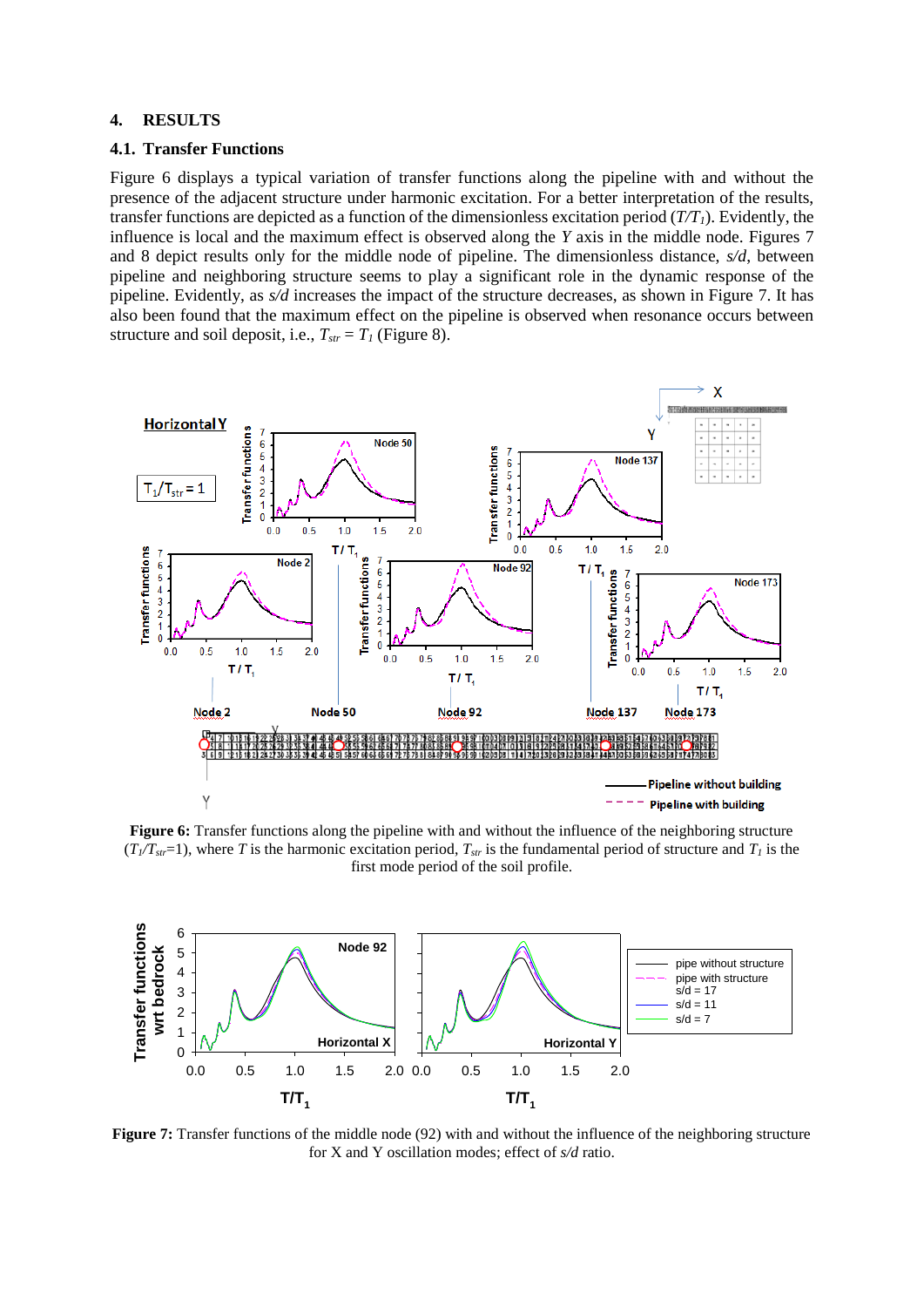

**Figure 8:** Transfer functions of the middle node (92) with and without the influence of the neighboring structure for X and Y oscillation modes; effect of  $T_1/T_{str}$  ratio.

#### **4.2. Maximum Spectral Acceleration**

Figure 9 presents results for the ratio of maximum spectral acceleration for the three time-histories. *S(Ã)* denotes the maximum spectral acceleration of the middle node (92) of pipeline considering the influence of the adjacent structure and *S(A)* is the corresponding value without the structure. It is seen that in some cases the maximum spectral acceleration of pipeline increases with the presence of the adjacent structure, in other cases decreases or remains invariable. In most of the cases studied the horizontal acceleration of a pipeline close to the structure increases. Evidently, the increase is greater in the *Y* direction. The maximum increase in spectral acceleration of the pipeline is observed in case 6 for the Friuli record and is about 14%. Cases 6, 10 and 12, with  $T_1/T_{str} = 1$ , seem to be affected the most. In case 2, though the  $T_f/T_{str}$  equals 1, a considerable decrease in acceleration is observed. This can be attributed to the fact that both pipeline and structure are at the surface  $(y/d = 0)$ . Evidently, the increase is more pronounced in case of Friuli record  $(T_c/T_{str} = 1)$ . For a given  $T_f/T_{str}$  ratio, the increase in  $s/d$  ratio seems to reduce the influence of the adjacent structure (cases 3, 4 and 5). With reference to the vertical direction, a significant decrease in maximum spectral acceleration of pipeline is observed in most cases.



**Figure 9:** Ratio of maximum spectral acceleration in X, Y and Z Direction.

#### **4.3. Maximum Displacement**

The influence of the dynamic behavior of a structure on a neighboring pipeline was investigated in terms of relative displacements. For each node of the pipeline model, the transfer functions of displacement in the principal directions are computed from those of acceleration, and the displacement time-histories are obtained. The maximum relative displacement of the pipeline (node 92) upon the effect of structure is compared against the corresponding value without the structure. Changes in maximum relative displacement of pipeline, for all 12 case studies, with respect to Friuli record are presented in Table 2. It is observed that the influence on the relative displacements of pipeline is insignificant (about  $2\% \sim$ 3%), however in case of resonance between structure and soil this may increase to 10%. In the vertical direction, results demonstrate that the structure has a minor effect on the maximum vertical displacement of the pipeline (not shown).